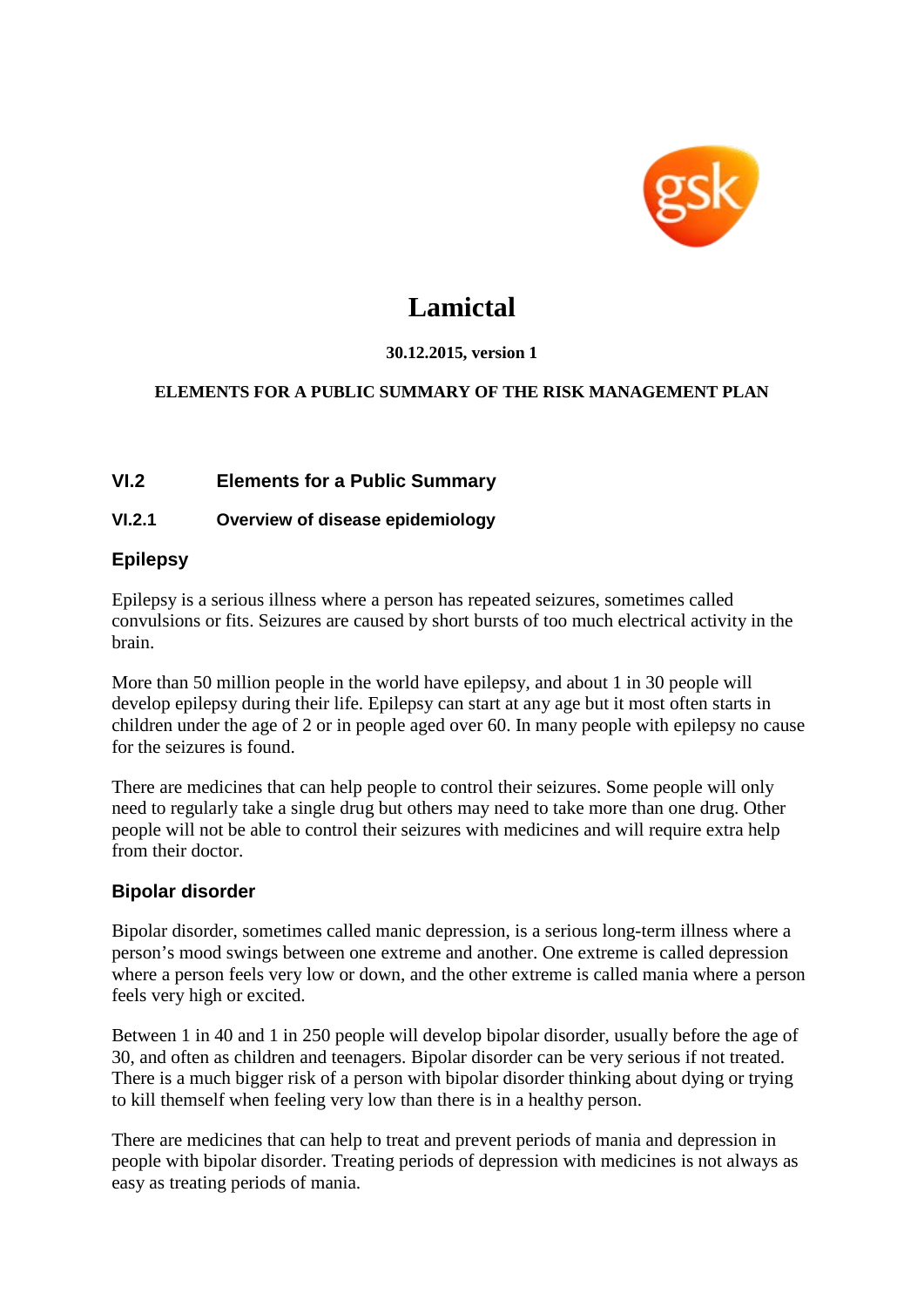# **VI.2.2 Summary of treatment benefits**

# **Epilepsy**

Lamotrigine has been studied in, and used by, epilepsy patients for over 20 years to help control their seizures. In adults and children over 13 years of age lamotrigine has been shown to help control seizures either when taken on its own or when taken with other epilepsy medicines.

In 2-12 year old children lamotrigine has been shown to help control seizures when taken with another epilepsy medicine. In these children, lamotrigine can also be taken on its own to help treat a type of epilepsy that often only occurs in children and young people called "typical absence seizures". Children often grow out of this type of epilepsy by the time they are adults.

# **Bipolar disorder**

In tests on adults with bipolar disorder who had recently had a period of feeling either very low or very high, doctors gave the patients either lamotrigine or a sugar pill (placebo). They then timed how long it took before the patients had a new period of feeling either very low or very high where the doctors had to give them an extra medicine or treatment to help them feel better. These tests showed that lamotrigine taken once a day by adults can help to increase the time between new periods of depression in adults with bipolar disorder.

Lamotrigine is not approved in any country for the treatment of bipolar disorder in patients below 18 years of age.

#### **VI.2.3 Unknowns relating to treatment benefits**

Lamotrigine has been used for over 20 years to treat patients with epilepsy and for over 10 years to treat adults with bipolar disorder. The benefits for patients within these groups who the medicine works for are well known.

Lamotrigine has not been shown to help patients with bipolar disorder under the age of 18.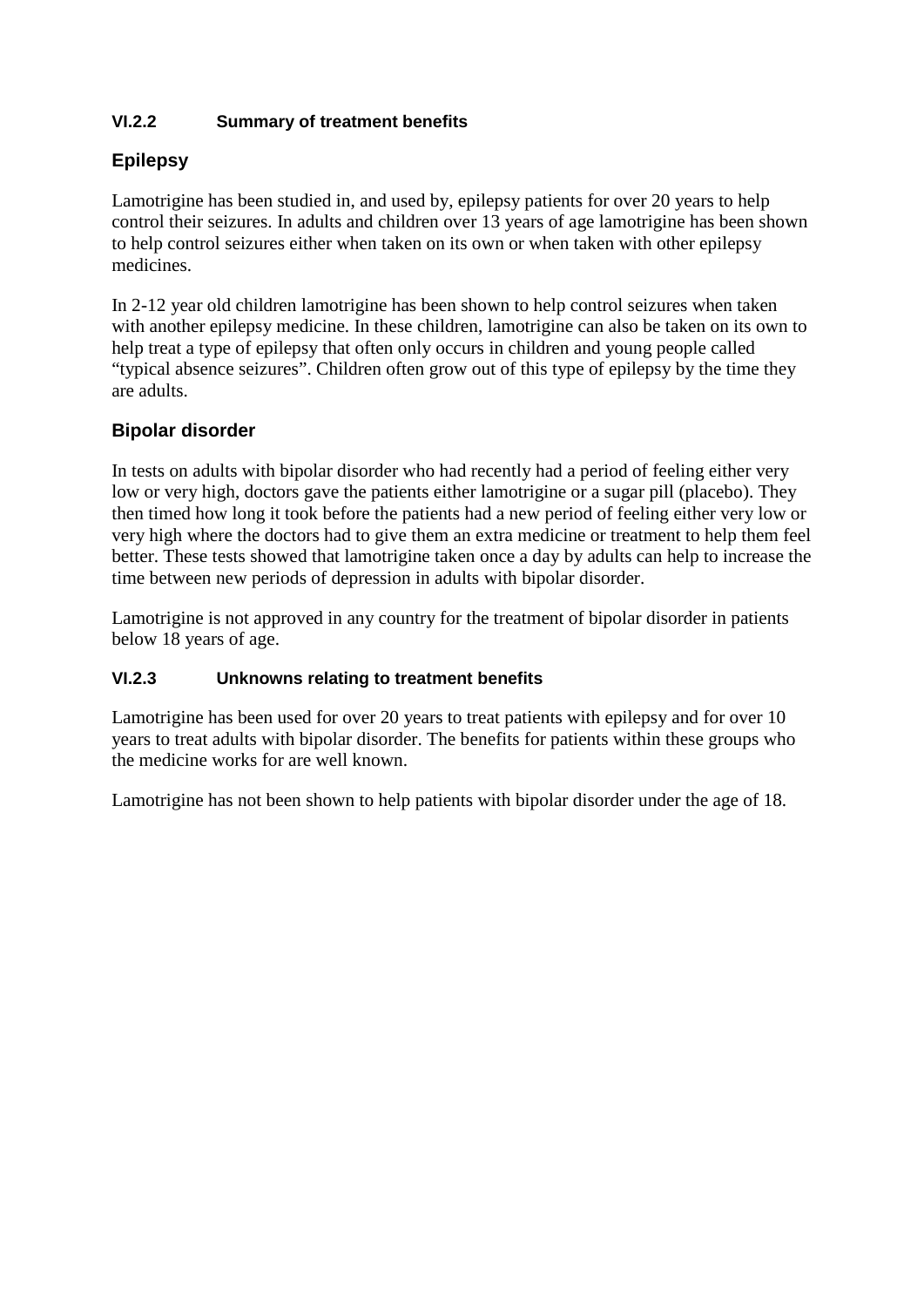# **VI.2.4 Summary of safety concerns**

# *Important identified risks*

| <b>Risk</b>                                                                          | What is known                                                                                                                                                                                                                                                                                                                                                                                                                                                                                                                                                                                                                                                                                                                                                                                                                                                                                                                                                                                                                                                                                                                                                                                                      | Preventability                                                                                                                                                                                                                                                                                                                                                                                                                                                                                                                                                                                                                                                                         |
|--------------------------------------------------------------------------------------|--------------------------------------------------------------------------------------------------------------------------------------------------------------------------------------------------------------------------------------------------------------------------------------------------------------------------------------------------------------------------------------------------------------------------------------------------------------------------------------------------------------------------------------------------------------------------------------------------------------------------------------------------------------------------------------------------------------------------------------------------------------------------------------------------------------------------------------------------------------------------------------------------------------------------------------------------------------------------------------------------------------------------------------------------------------------------------------------------------------------------------------------------------------------------------------------------------------------|----------------------------------------------------------------------------------------------------------------------------------------------------------------------------------------------------------------------------------------------------------------------------------------------------------------------------------------------------------------------------------------------------------------------------------------------------------------------------------------------------------------------------------------------------------------------------------------------------------------------------------------------------------------------------------------|
| Severe allergic skin<br>reactions(hypersensitivity)<br>Having thoughts about killing | A reaction often starts with parts of<br>the skin becoming red or raised<br>(skin rash) that can become serious<br>and may be seen with or without<br>other signs such as swelling of the<br>mouth, throat or face, a sore throat,<br>feeling hot and cold (fever), and<br>having odd bruises or bleeding.<br>Most rashes seen in patients taking<br>lamotrigine are not serious but in<br>some patients the rash can be very<br>serious with blisters and peeling skin<br>and the patient may need to go to<br>hospital. In the most severe cases it<br>can lead to death.<br>There is no way to tell if a mild rash<br>will become a more serious rash but<br>it may be the first sign of a patient<br>having a severe allergic reaction to<br>lamotrigine.<br>Serious skin rashes occur in about 1<br>in 500 adult epilepsy patients and in<br>about 1 in 1,000 adult bipolar<br>disorder patients.<br>Children are more at risk with from 1<br>in 300 to 1 in 100 children taking<br>lamotrigine for epilepsy getting a<br>serious skin rash.<br>Most rashes occur in the first 8<br>weeks after a patient starts taking<br>lamotrigine and often get better once<br>the patient stops taking the<br>medicine. | The chance of a patient developing<br>rash has been shown to be linked<br>with the dose of lamotrigine given<br>when they start their treatment.<br>As a result, doctors use a guide so<br>that the patient starts with a<br>smaller dose of lamotrigine, and<br>then increase the dose they take<br>bit by bit over a number of weeks<br>until it helps their epilepsy or<br>bipolar disorder.<br>Epilepsy patients who have had a<br>rash after taking other medicines<br>for their epilepsy need to be very<br>careful, and should talk to their<br>doctor, as they have a higher<br>chance of getting a rash if they<br>start taking lamotrigine.<br>Having thoughts about killing |
| yourself or trying to kill yourself<br>(suicide risk)                                | Having thoughts about or trying to<br>kill yourself is common in patients<br>with bipolar disorder. Between 1 in 4<br>and 1 in 2 bipolar disorder patients                                                                                                                                                                                                                                                                                                                                                                                                                                                                                                                                                                                                                                                                                                                                                                                                                                                                                                                                                                                                                                                         | yourself is a major risk in bipolar<br>patients and can also be a risk in                                                                                                                                                                                                                                                                                                                                                                                                                                                                                                                                                                                                              |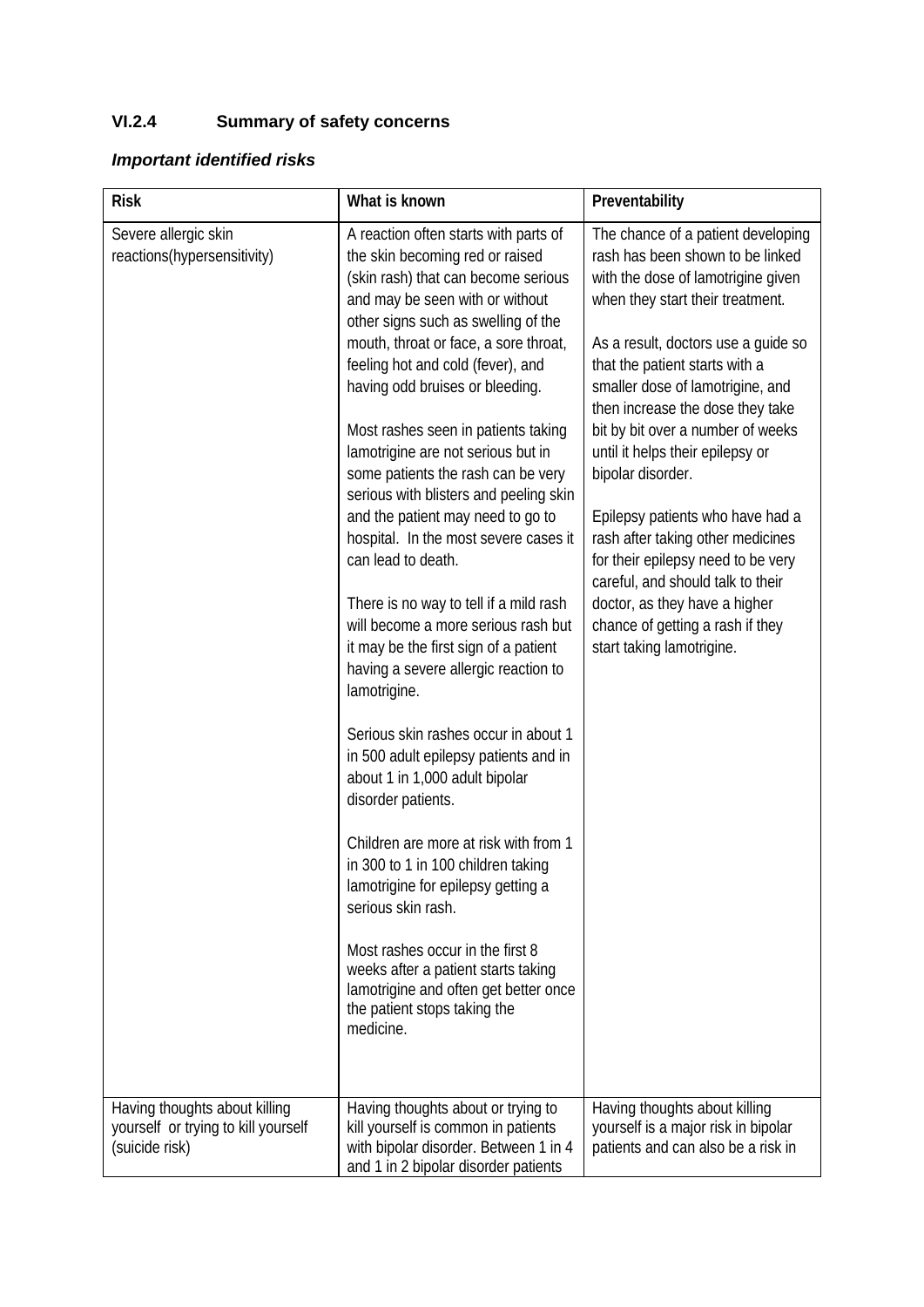| <b>Risk</b> | What is known                                                                                                                                                                                                                                                                                                                                                                                                                                   | Preventability                                                                                                                                                                                                                                   |
|-------------|-------------------------------------------------------------------------------------------------------------------------------------------------------------------------------------------------------------------------------------------------------------------------------------------------------------------------------------------------------------------------------------------------------------------------------------------------|--------------------------------------------------------------------------------------------------------------------------------------------------------------------------------------------------------------------------------------------------|
|             | try to kill themselves at least once<br>during their lives.<br>Although the risk is not nearly as<br>great in patients with epilepsy,<br>epilepsy patients are more likely to<br>have these thoughts or to try to kill<br>themselves compared to people                                                                                                                                                                                         | epilepsy patients.<br>It is not possible to tell in advance<br>if a patient will get thoughts about<br>killing themselves or when these<br>thoughts may happen. A patient<br>should call their doctor straight<br>away if they have any of these |
|             | without epilepsy. It is not clear if this<br>is due to epilepsy or due to the<br>medicines taken to treat epilepsy.                                                                                                                                                                                                                                                                                                                             | thoughts. The doctor may change<br>or stop the treatment.<br>If a bipolar disorder patient has                                                                                                                                                   |
|             | In tests of epilepsy patients taking<br>lamotrigine compared to those who<br>were taking a sugar pill (placebo),<br>the number of patients who had<br>thoughts about killing themselves<br>was too small to show any change<br>due to lamotrigine use. In bipolar<br>patients, the number of patients who<br>had thoughts about killing<br>themselves was similar for those<br>taking lamotrigine and those taking<br>the sugar pill (placebo). | new symptoms or if the symptoms<br>they have quickly get worse while<br>taking lamotrigine, the patient, their<br>family, friends or carers should tell<br>their doctor who may change or<br>stop treatment.                                     |
|             | Any patient with epilepsy who has<br>symptoms of bipolar disorder or<br>feeling low has an increased risk of<br>having thoughts about killing<br>themselves. Young adults and<br>patients who have had thoughts<br>about killing themselves in the past<br>may be at greater risk of these<br>symptoms starting.                                                                                                                                |                                                                                                                                                                                                                                                  |
|             | When a bipolar disorder patient<br>starts to take lamotrigine, or when<br>they start to take a bigger dose of<br>lamotrigine than they have before,<br>their symptoms may get worse<br>rather than better, or they may start<br>to have new symptoms that they did<br>not have before.                                                                                                                                                          |                                                                                                                                                                                                                                                  |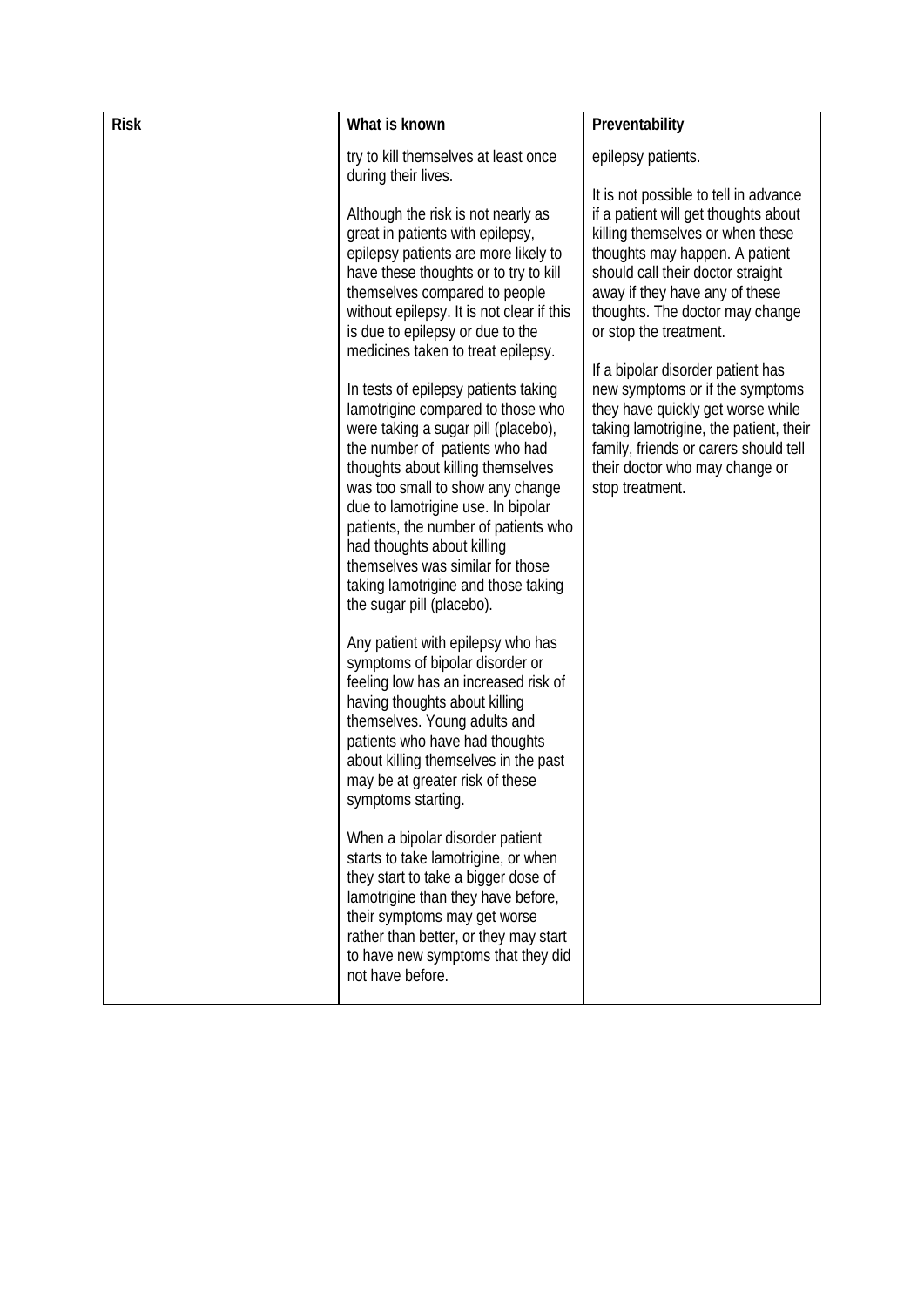| <b>Risk</b>                                                                                                          | What is known                                                                                                                                                                                                                                                                                                                                                                   | Preventability                                                                                                                                                                                                                                    |
|----------------------------------------------------------------------------------------------------------------------|---------------------------------------------------------------------------------------------------------------------------------------------------------------------------------------------------------------------------------------------------------------------------------------------------------------------------------------------------------------------------------|---------------------------------------------------------------------------------------------------------------------------------------------------------------------------------------------------------------------------------------------------|
| Taking more than one drug at the<br>same time that the body processes                                                | Other medicines for epilepsy                                                                                                                                                                                                                                                                                                                                                    | Other medicines for epilepsy                                                                                                                                                                                                                      |
| in a similar way can change how<br>well each drug works and how long<br>they stay in the body (drug<br>interactions) | Taking lamotrigine at the same time<br>as another medicine for epilepsy<br>called valproate can slow down how<br>quickly the body processes<br>lamotrigine. This can lead to a larger<br>amount of lamotrigine being in the<br>body for longer than is wanted and                                                                                                               | The risk can be reduced by a<br>doctor changing either the amount<br>of lamotrigine given to the patient<br>or the amount of the other<br>medicines given to the patient at<br>the same time.                                                     |
|                                                                                                                      | this can cause side-effects. As a<br>result, if a person is also taking<br>valproate, their doctor should<br>prescribe a smaller amount of<br>lamotrigine than for someone who is<br>only taking lamotrigine.                                                                                                                                                                   | Any side-effects or loss of benefit<br>that are due to a medicine being<br>taken at the same time as<br>lamotrigine will often improve when<br>the amount of lamotrigine or the<br>other medicine given to the patient<br>is changed by a doctor. |
|                                                                                                                      | Taking lamotrigine at the same time<br>as some other medicines for<br>epilepsy (phenytoin, carbamazepine,<br>phenobarbitone, primidone) can<br>speed up how quickly the body<br>processes lamotrigine. This can lead<br>to a smaller amount of lamotrigine<br>being in the body than is wanted and                                                                              | Hormonal contraceptives<br>Women wanting to start or stop<br>taking "the pill" while taking<br>lamotrigine should speak to their<br>doctor first.                                                                                                 |
|                                                                                                                      | the patient may not benefit from the<br>medicine. People taking lamotrigine<br>at the same time as one of these<br>medicines should be prescribed a<br>larger amount of lamotrigine than<br>someone who is only taking<br>lamotrigine for their epilepsy.                                                                                                                       | Other medicines<br>Doctors are advised not to give<br>both lamotrigine and some other<br>medicines such as dofetilide (a<br>medicine used to treat some heart<br>problems) to a patient at the same                                               |
|                                                                                                                      | While these other medicines for<br>epilepsy can change how quickly the<br>body processes lamotrigine,<br>lamotrigine does not seem to affect<br>how quickly the body processes<br>those medicines.                                                                                                                                                                              | time.                                                                                                                                                                                                                                             |
|                                                                                                                      | Hormonal contraceptives                                                                                                                                                                                                                                                                                                                                                         |                                                                                                                                                                                                                                                   |
|                                                                                                                      | Females taking "the pill" to help stop<br>them getting pregnant should tell<br>their doctor before starting<br>lamotrigine. "The pill" can make the<br>body process lamotrigine about<br>twice as quickly and this can lead to<br>a smaller amount of lamotrigine<br>being in the body than is wanted.<br>The doctor will decide on the right<br>amount of lamotrigine to take. |                                                                                                                                                                                                                                                   |
|                                                                                                                      | Tests have also shown that                                                                                                                                                                                                                                                                                                                                                      |                                                                                                                                                                                                                                                   |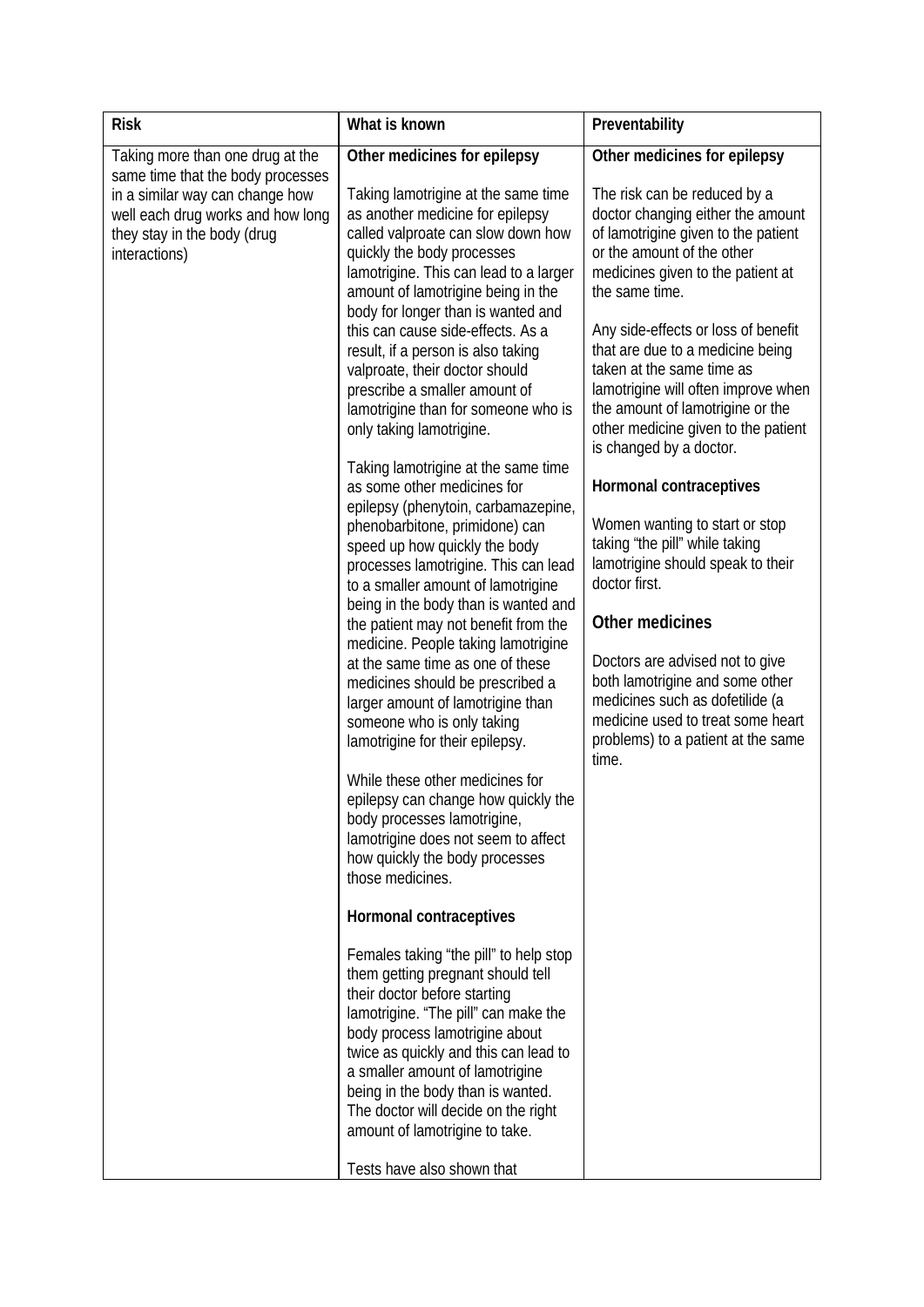| <b>Risk</b>                                                                                                                                                             | What is known                                                                                                                                                                                                                                                                                                                                                                                                                                                                                                                                                                                                                                                                                                                                                                                                                                                                    | Preventability                                                                                                                                                                                                                                                                                                                                                                                                                                                                                                                                                                                                                                                                                                        |
|-------------------------------------------------------------------------------------------------------------------------------------------------------------------------|----------------------------------------------------------------------------------------------------------------------------------------------------------------------------------------------------------------------------------------------------------------------------------------------------------------------------------------------------------------------------------------------------------------------------------------------------------------------------------------------------------------------------------------------------------------------------------------------------------------------------------------------------------------------------------------------------------------------------------------------------------------------------------------------------------------------------------------------------------------------------------|-----------------------------------------------------------------------------------------------------------------------------------------------------------------------------------------------------------------------------------------------------------------------------------------------------------------------------------------------------------------------------------------------------------------------------------------------------------------------------------------------------------------------------------------------------------------------------------------------------------------------------------------------------------------------------------------------------------------------|
|                                                                                                                                                                         | lamotrigine can speed up how<br>quickly the body processes "the pill".<br>The effect of this is not clear but it<br>may make "the pill" work less well.                                                                                                                                                                                                                                                                                                                                                                                                                                                                                                                                                                                                                                                                                                                          |                                                                                                                                                                                                                                                                                                                                                                                                                                                                                                                                                                                                                                                                                                                       |
| Use in children and in patients with<br>kidney problems (renal<br>impairment) and liver problems<br>(hepatic impairment)                                                | Lamotrigine is processed by the<br>body more quickly in children than in<br>adults, especially in children under<br>5. Children are more likely to get a<br>serious rash or allergic reaction than<br>adults.<br>In tests people with kidney problems<br>have been shown to process<br>lamotrigine more slowly than healthy<br>people. This can lead to a larger<br>amount of lamotrigine being in the<br>body for longer than is wanted in<br>people with kidney problems and<br>this can cause side-effects.<br>Lamotrigine is mainly processed by<br>the body in the liver and in tests<br>people with liver problems have<br>been shown to process lamotrigine<br>more slowly than healthy people.<br>This can lead to a larger amount of<br>lamotrigine being in the body for<br>longer than is wanted in people with<br>liver problems and this can cause<br>side-effects. | The dose of lamotrigine given to a<br>child when they start treatment<br>should be based on their weight<br>and if they are taking any other<br>epilepsy medicines at the same<br>time. This will help make sure that<br>the child gets the benefit of<br>treatment and limits the chance of<br>side-effects. A child's response to<br>starting lamotrigine should be<br>watched closely by their doctor as<br>the medicine's strength is<br>increased slowly.<br>A patient with kidney problems<br>should talk to their doctor about the<br>dose of lamotrigine that is best for<br>them.<br>A patient with liver problems<br>should talk to their doctor about the<br>dose of lamotrigine that is best for<br>them. |
| Being given the wrong medicine or<br>the wrong strength of medicine<br>(medication errors) by a doctor (a<br>prescribing error) or a pharmacist<br>(a dispensing error) | Patients taking lamotrigine<br>(LAMICTAL) have sometimes been<br>given the wrong medicine because<br>many medicines have similar<br>names, such as LAMISIL and<br>lamivudine. Some patients have also<br>been given the wrong dose or type<br>of lamotrigine.<br>Sometimes patients taking a<br>different medicine (such as LAMISIL<br>to help treat an infection) are given<br>LAMICTAL by mistake.<br>Taking the wrong medicine may be<br>serious as the patient will not<br>receive the benefit of the medicine<br>they are meant to be taking for their<br>illness. The patient may also be at<br>risk of getting a side effect, which                                                                                                                                                                                                                                       | The different lamotrigine tablets<br>and the bottle or box they are in<br>look different to make them stand<br>out from each other and from other<br>medicines.<br>Doctors and pharmacists are given<br>information to help stop them<br>giving a patient the wrong<br>medicine, or the wrong type or<br>dose of lamotrigine.<br>Patient should check that they get<br>the right tablets when they collect<br>their medicine.                                                                                                                                                                                                                                                                                         |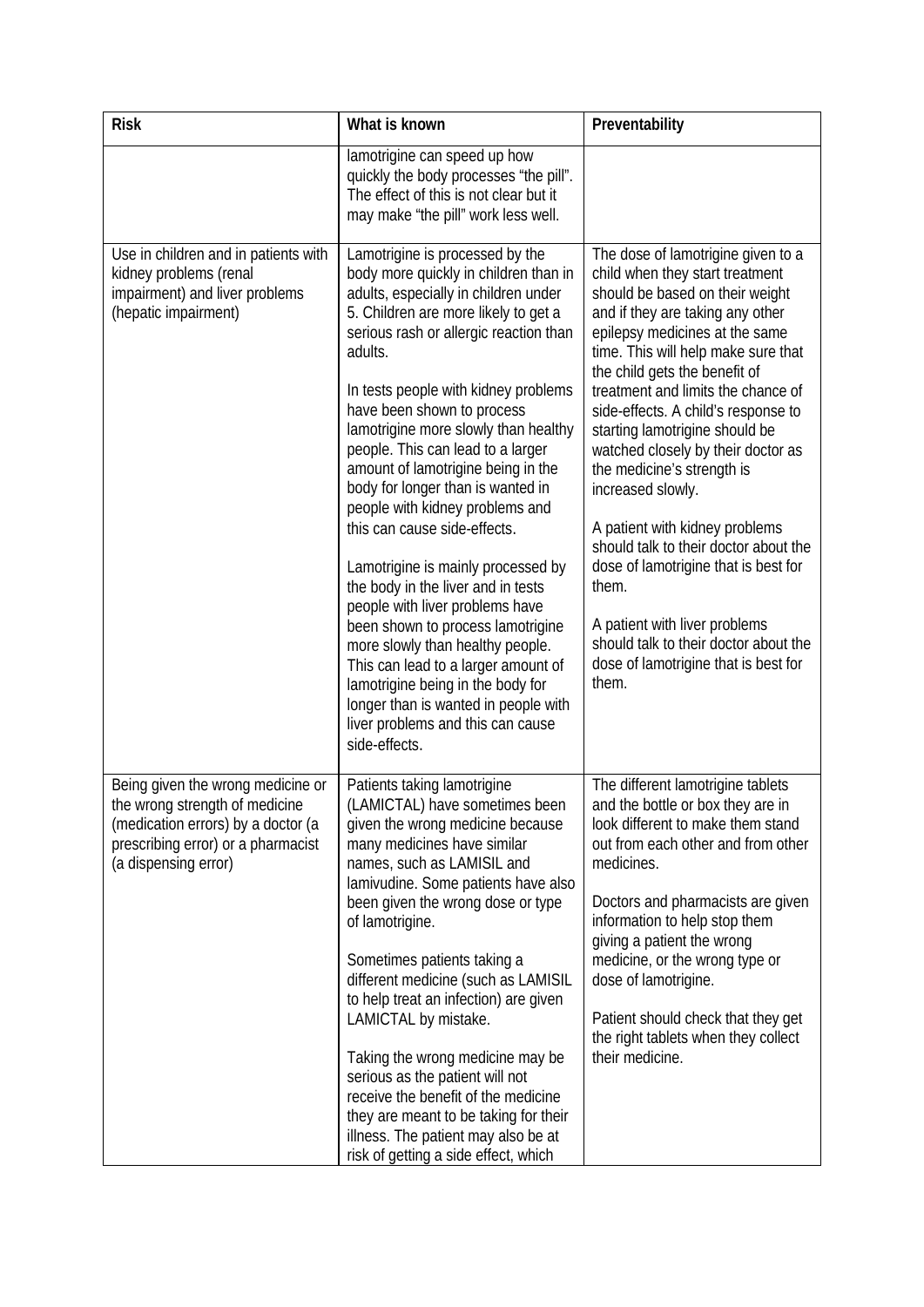| <b>Risk</b> | What is known                                                                                                                                                                                      | Preventability |
|-------------|----------------------------------------------------------------------------------------------------------------------------------------------------------------------------------------------------|----------------|
|             | may be serious.                                                                                                                                                                                    |                |
|             | Side effects due to a patient taking<br>the wrong medicine may go away<br>when the patient stops taking the<br>wrong medicine, when they start<br>taking the right medicine or after<br>treatment. |                |

# *Important potential risks*

| <b>Risk</b>                                                                                                     | What is known (Including reason why it is considered a potential<br>risk)                                                                                                                                                                                                                             |
|-----------------------------------------------------------------------------------------------------------------|-------------------------------------------------------------------------------------------------------------------------------------------------------------------------------------------------------------------------------------------------------------------------------------------------------|
| Sudden death of an epilepsy<br>patient with no known cause<br>(Sudden Unexplained Death in<br>Epilepsy (SUDEP)) | Some healthy people with epilepsy can die suddenly without the cause for<br>their death being known. This is called Sudden Unexplained Death in<br>Epilepsy or "SUDEP".                                                                                                                               |
|                                                                                                                 | Patients who have a type of seizure called "tonic clonic seizures" are at a<br>greater risk of SUDEP.                                                                                                                                                                                                 |
|                                                                                                                 | In tests the risk of SUDEP in patients taking lamotrigine was not shown to<br>be much different to the risk of SUDEP in patients taking other medicines<br>for epilepsy.                                                                                                                              |
|                                                                                                                 | In tests the risk of SUDEP does not seem to change if a patient takes a<br>medicine for their epilepsy, though it is still not certain if taking lamotrigine<br>increases this risk.                                                                                                                  |
|                                                                                                                 | Doctors should consider the known risks for SUDEP when thinking about<br>giving lamotrigine to a patient.                                                                                                                                                                                             |
| Use in patients during pregnancy<br>and when breastfeeding (lactation)                                          | Over 8,000 women who took lamotrigine as the only medicine for their<br>epilepsy during the first 13 weeks of being pregnant have been studied to<br>see whether there are any effects of taking lamotrigine when pregnant.                                                                           |
|                                                                                                                 | A small number of tests have shown a bigger chance of the newborn baby<br>having a type of birth defect (congenital abnormality) called an oral cleft<br>(where the lips or mouth do not form properly) if the mother took<br>lamotrigine during the first 13 weeks of pregnancy.                     |
|                                                                                                                 | When all the current information is put together there is not a clear sign of<br>a large increase in the risk of birth defects in babies whose mothers had<br>taken lamotrigine when pregnant.                                                                                                        |
|                                                                                                                 | Changes in the body during pregnancy can lower the amount of<br>lamotrigine in a patient's body. This may mean that there is not enough<br>medicine in the body to help stop or control the pregnant patient's<br>seizures. This can be a risk to both the patient's and the unborn baby's<br>safety. |